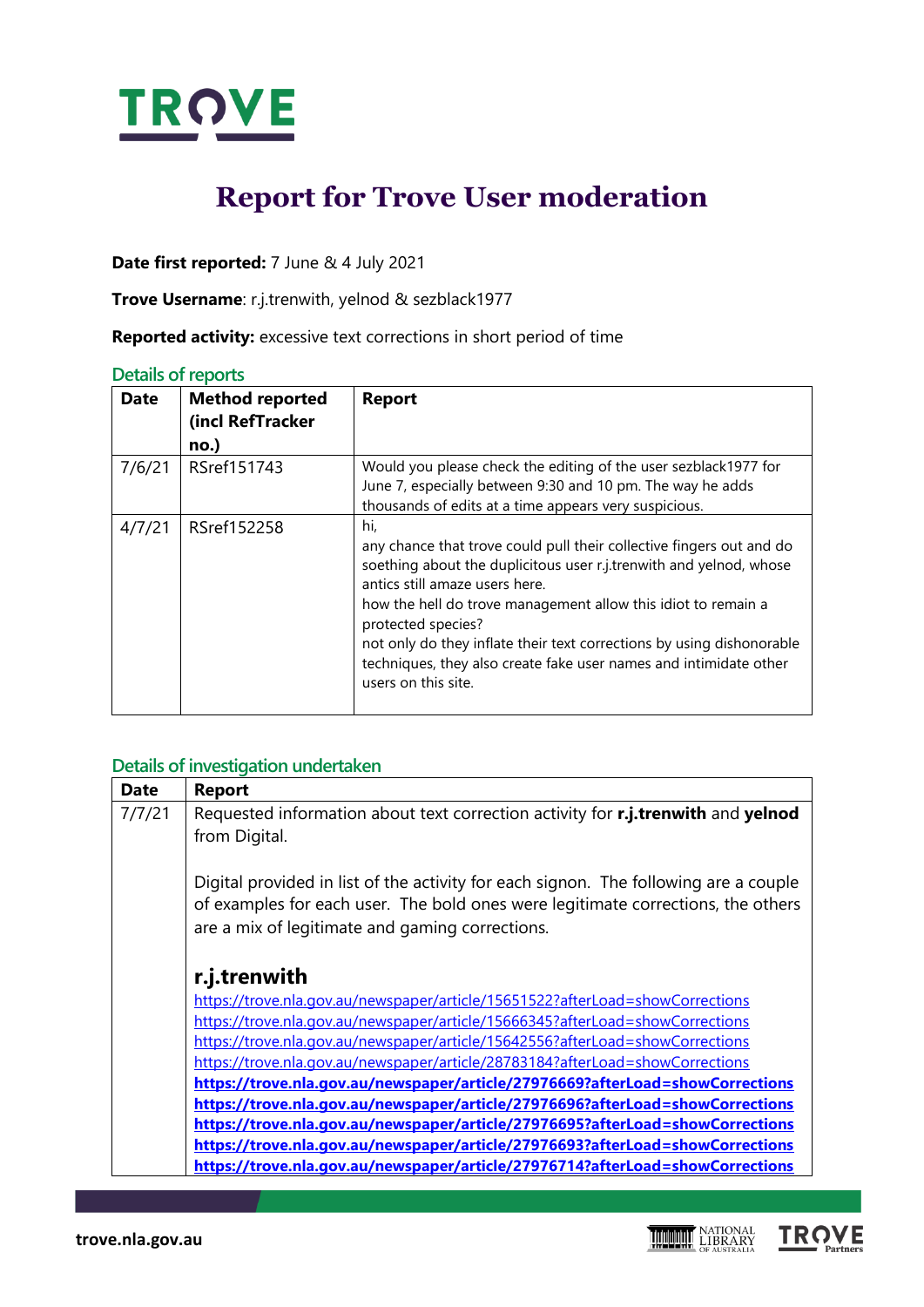**<https://trove.nla.gov.au/newspaper/article/27976725?afterLoad=showCorrections> <https://trove.nla.gov.au/newspaper/article/27976723?afterLoad=showCorrections> <https://trove.nla.gov.au/newspaper/article/27976716?afterLoad=showCorrections> <https://trove.nla.gov.au/newspaper/article/27976715?afterLoad=showCorrections> <https://trove.nla.gov.au/newspaper/article/27976717?afterLoad=showCorrections>** <https://trove.nla.gov.au/newspaper/article/15658692?afterLoad=showCorrections> **<https://trove.nla.gov.au/newspaper/article/15663529?afterLoad=showCorrections>** <https://trove.nla.gov.au/newspaper/article/15644292?afterLoad=showCorrections> <https://trove.nla.gov.au/newspaper/article/15650758?afterLoad=showCorrections> <https://trove.nla.gov.au/newspaper/article/15639447?afterLoad=showCorrections> <https://trove.nla.gov.au/newspaper/article/15661686?afterLoad=showCorrections> <https://trove.nla.gov.au/newspaper/article/15639193?afterLoad=showCorrections> <https://trove.nla.gov.au/newspaper/article/15652932?afterLoad=showCorrections> <https://trove.nla.gov.au/newspaper/article/15662642?afterLoad=showCorrections> <https://trove.nla.gov.au/newspaper/article/15640860?afterLoad=showCorrections> <https://trove.nla.gov.au/newspaper/article/15656834?afterLoad=showCorrections> <https://trove.nla.gov.au/newspaper/article/15652261?afterLoad=showCorrections> **<https://trove.nla.gov.au/newspaper/article/86144256?afterLoad=showCorrections>** <https://trove.nla.gov.au/newspaper/article/15639738?afterLoad=showCorrections> <https://trove.nla.gov.au/newspaper/article/15654590?afterLoad=showCorrections> <https://trove.nla.gov.au/newspaper/article/15667662?afterLoad=showCorrections> <https://trove.nla.gov.au/newspaper/article/15665072?afterLoad=showCorrections> <https://trove.nla.gov.au/newspaper/article/15669302?afterLoad=showCorrections>

Recommendation: rollback all corrections where there is a mix of gaming and legitimate corrections

## **yelnod**

**<https://trove.nla.gov.au/newspaper/article/7244706?afterLoad=showCorrections> <https://trove.nla.gov.au/newspaper/article/7244771?afterLoad=showCorrections> <https://trove.nla.gov.au/newspaper/article/7246243?afterLoad=showCorrections> <https://trove.nla.gov.au/newspaper/article/7246314?afterLoad=showCorrections> <https://trove.nla.gov.au/newspaper/article/7246490?afterLoad=showCorrections> <https://trove.nla.gov.au/newspaper/article/7246523?afterLoad=showCorrections> <https://trove.nla.gov.au/newspaper/article/7274379?afterLoad=showCorrections> <https://trove.nla.gov.au/newspaper/article/7274412?afterLoad=showCorrections> <https://trove.nla.gov.au/newspaper/article/7274460?afterLoad=showCorrections> <https://trove.nla.gov.au/newspaper/article/7274490?afterLoad=showCorrections> <https://trove.nla.gov.au/newspaper/article/7256990?afterLoad=showCorrections> <https://trove.nla.gov.au/newspaper/article/7257227?afterLoad=showCorrections>**

Recommendation: no action

# **Sezblack1977**

**<https://trove.nla.gov.au/newspaper/article/168849581?afterLoad=showCorrections> <https://trove.nla.gov.au/newspaper/article/168849581?afterLoad=showCorrections> <https://trove.nla.gov.au/newspaper/article/168850511?afterLoad=showCorrections> <https://trove.nla.gov.au/newspaper/article/168850511?afterLoad=showCorrections> <https://trove.nla.gov.au/newspaper/article/168850511?afterLoad=showCorrections> <https://trove.nla.gov.au/newspaper/article/168850511?afterLoad=showCorrections> <https://trove.nla.gov.au/newspaper/article/168850511?afterLoad=showCorrections>**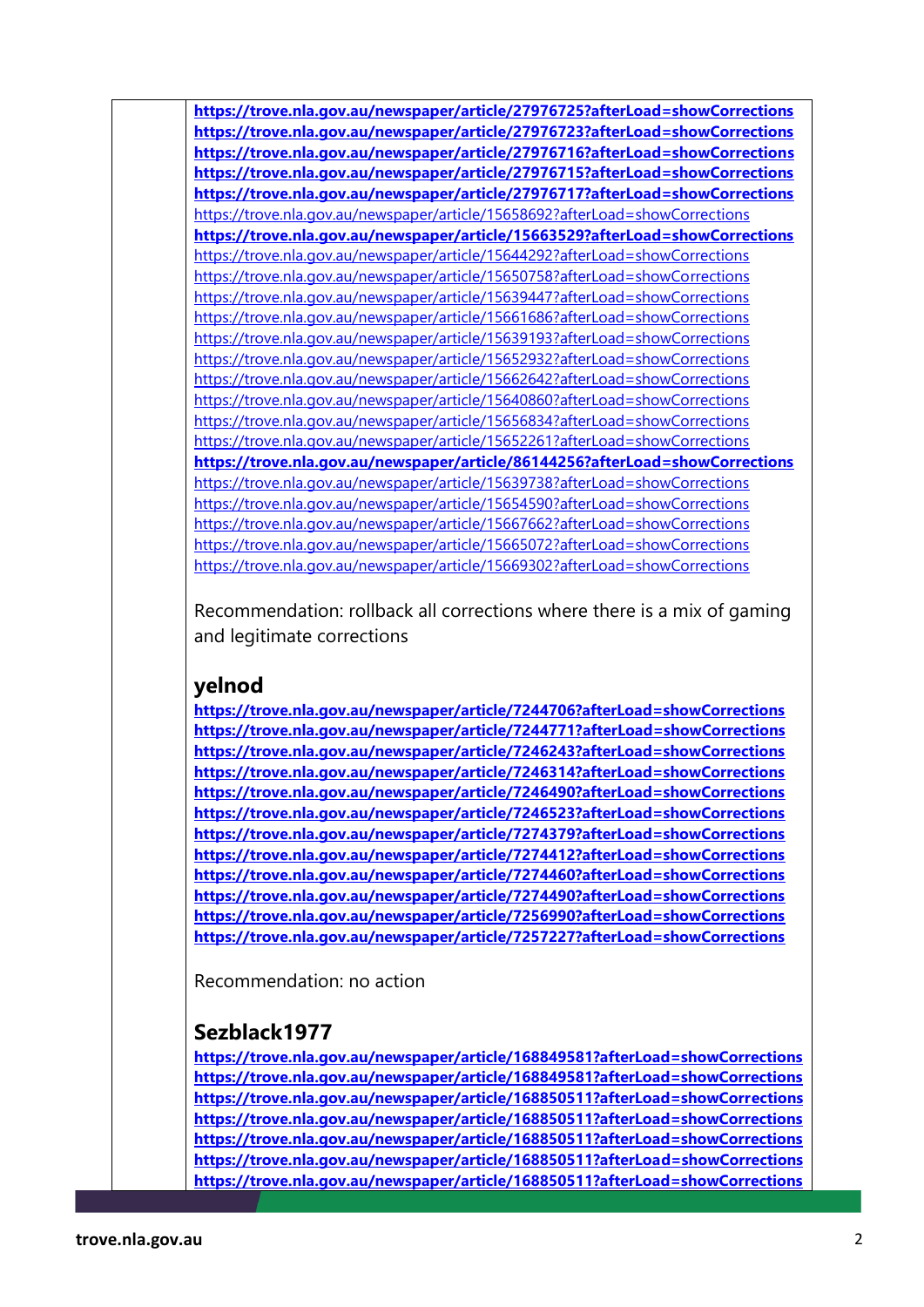

**<https://trove.nla.gov.au/newspaper/article/168850615?afterLoad=showCorrections> <https://trove.nla.gov.au/newspaper/article/168850615?afterLoad=showCorrections> <https://trove.nla.gov.au/newspaper/article/168850615?afterLoad=showCorrections>**

Recommendation: no action

## **Recommended action – recommendations included above**

**No Action for yelnod:** ☒

**Warning:** ☐

**Strike policy enacted** □

#### **Rollback text corrections:** ☒

**Remove tags:** ☐

#### **Remove comments/notes:** ☐

| <b>Date</b> | <b>Type of action</b>                                                                                                                                         | <b>Details for communication</b>                                                                                                                                                                                                                                                                                                                                                                                                                                                                                                                                                                                                                                                                                                                                                                                                                |
|-------------|---------------------------------------------------------------------------------------------------------------------------------------------------------------|-------------------------------------------------------------------------------------------------------------------------------------------------------------------------------------------------------------------------------------------------------------------------------------------------------------------------------------------------------------------------------------------------------------------------------------------------------------------------------------------------------------------------------------------------------------------------------------------------------------------------------------------------------------------------------------------------------------------------------------------------------------------------------------------------------------------------------------------------|
| 8/7/21      | For yelnod - no action                                                                                                                                        |                                                                                                                                                                                                                                                                                                                                                                                                                                                                                                                                                                                                                                                                                                                                                                                                                                                 |
| 8/7/21      | For sezblack1977 - no<br>action                                                                                                                               |                                                                                                                                                                                                                                                                                                                                                                                                                                                                                                                                                                                                                                                                                                                                                                                                                                                 |
| 8/7/21      | For $r.j.trenwith$ – roll<br>back of text<br>corrections on all<br>articles where gaming<br>corrections are<br>involved (including<br>legitimate corrections) | We have reviewed your text correction activity, as advised<br>we would in April 2021, and have observed that many of<br>your edits continue to involve the deletion and<br>subsequent one word at a time per line replacement of<br>text. This has resulted in you being credited for extra lines<br>of text corrections that are not improving the relevance of<br>searching on Trove. Improving the accuracy of search<br>results is the primary reason why the National Library<br>invites the community to participate in text correcting.<br>While some of your corrections appear legitimate, this<br>bulk editing behaviour appears to be solely for the<br>purpose of boosting your status as a text corrector.<br>This incident is covered by Trove's Terms of Use, which<br>give us the right to withdraw or suspend the use of Trove |
|             |                                                                                                                                                               | by any person who uses Trove in breach of these terms<br>and conditions. This is your final notification. You were<br>contacted about this behaviour on 8 April 2021. If it<br>continues the user account r.j.trenwith will be revoked<br>and all content you have contributed that contravenes the<br>Trove Terms of Use will be removed from Trove.<br>To contact Trove Management about this matter you can<br>reopen this enquiry.                                                                                                                                                                                                                                                                                                                                                                                                          |